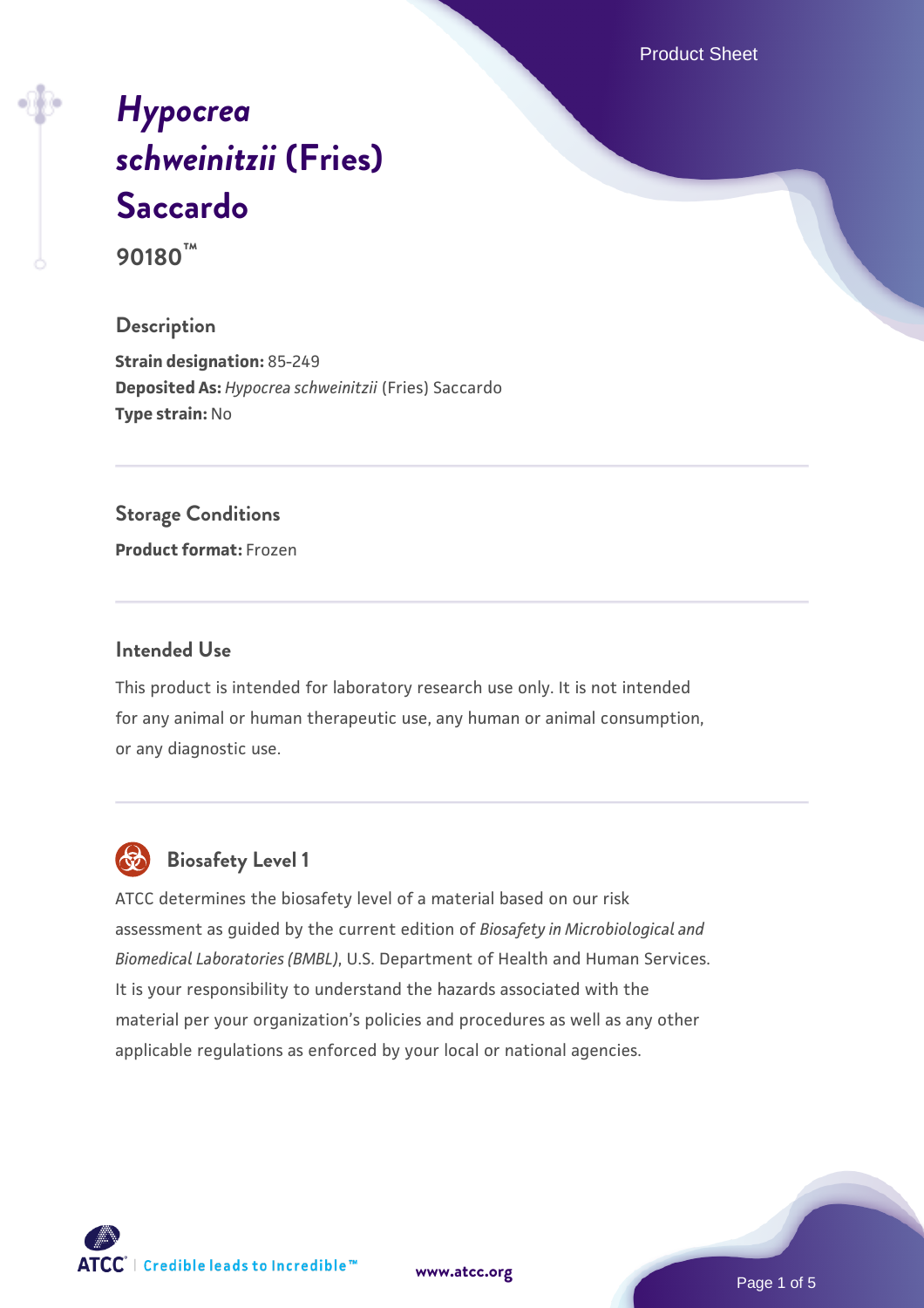#### *[Hypocrea schweinitzii](https://www.atcc.org/products/90180)* **[\(Fries\) Saccardo](https://www.atcc.org/products/90180) Product Sheet Product Sheet Product Sheet 90180**

ATCC highly recommends that appropriate personal protective equipment is always used when handling vials. For cultures that require storage in liquid nitrogen, it is important to note that some vials may leak when submersed in liquid nitrogen and will slowly fill with liquid nitrogen. Upon thawing, the conversion of the liquid nitrogen back to its gas phase may result in the vial exploding or blowing off its cap with dangerous force creating flying debris. Unless necessary, ATCC recommends that these cultures be stored in the vapor phase of liquid nitrogen rather than submersed in liquid nitrogen.

# **Certificate of Analysis**

For batch-specific test results, refer to the applicable certificate of analysis that can be found at www.atcc.org.

# **Growth Conditions**

**Medium:**  [ATCC Medium 336: Potato dextrose agar \(PDA\)](https://www.atcc.org/-/media/product-assets/documents/microbial-media-formulations/3/3/6/atcc-medium-336.pdf?rev=d9160ad44d934cd8b65175461abbf3b9) **Temperature:** 24°C

## **Material Citation**

If use of this material results in a scientific publication, please cite the material in the following manner: *Hypocrea schweinitzii* (Fries) Saccardo (ATCC 90180)

#### **References**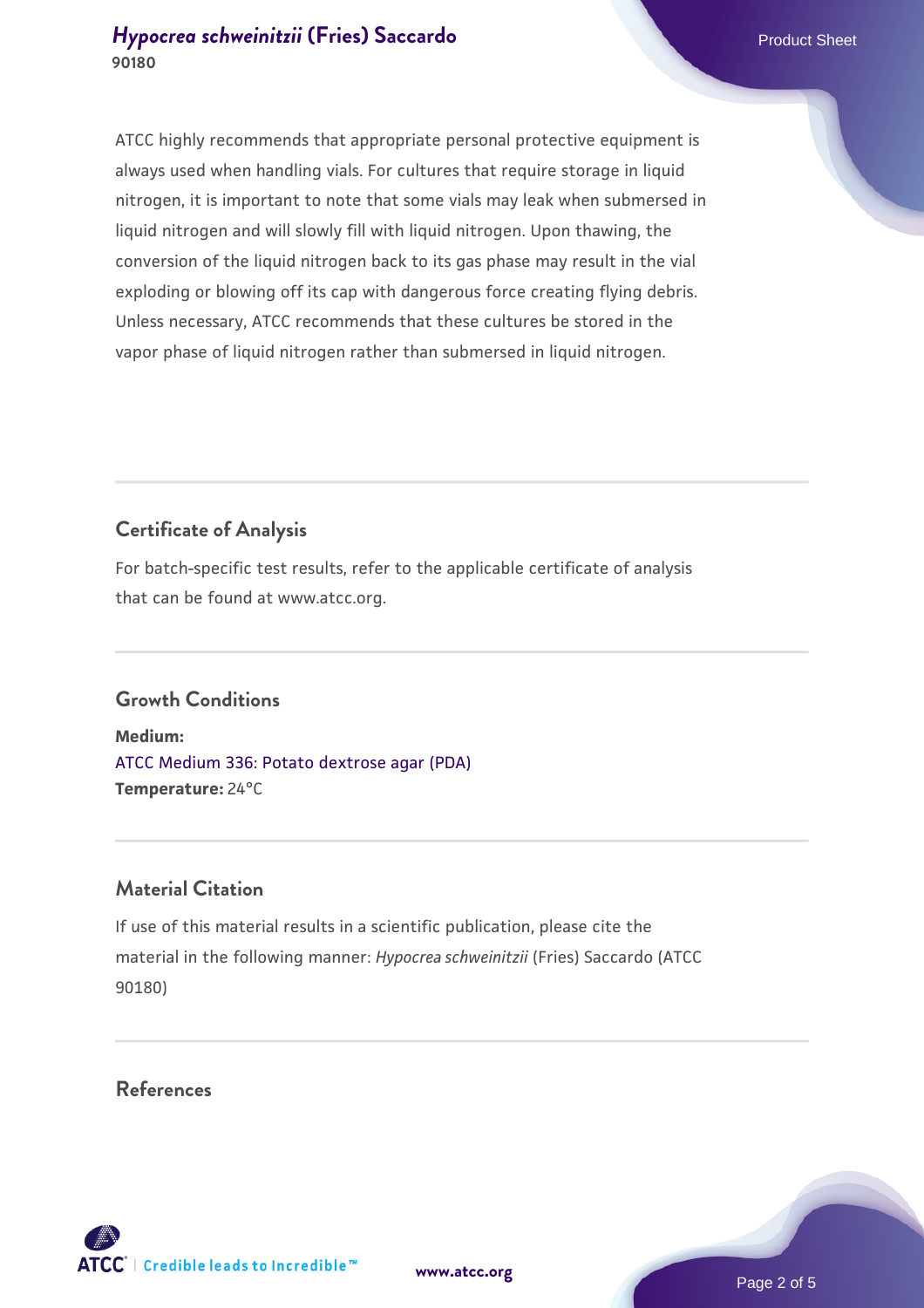## *[Hypocrea schweinitzii](https://www.atcc.org/products/90180)* **[\(Fries\) Saccardo](https://www.atcc.org/products/90180) <b>Product Sheet** Product Sheet **90180**

References and other information relating to this material are available at www.atcc.org.

#### **Warranty**

The product is provided 'AS IS' and the viability of ATCC® products is warranted for 30 days from the date of shipment, provided that the customer has stored and handled the product according to the information included on the product information sheet, website, and Certificate of Analysis. For living cultures, ATCC lists the media formulation and reagents that have been found to be effective for the product. While other unspecified media and reagents may also produce satisfactory results, a change in the ATCC and/or depositor-recommended protocols may affect the recovery, growth, and/or function of the product. If an alternative medium formulation or reagent is used, the ATCC warranty for viability is no longer valid. Except as expressly set forth herein, no other warranties of any kind are provided, express or implied, including, but not limited to, any implied warranties of merchantability, fitness for a particular purpose, manufacture according to cGMP standards, typicality, safety, accuracy, and/or noninfringement.

#### **Disclaimers**

This product is intended for laboratory research use only. It is not intended for any animal or human therapeutic use, any human or animal consumption, or any diagnostic use. Any proposed commercial use is prohibited without a license from ATCC.

While ATCC uses reasonable efforts to include accurate and up-to-date information on this product sheet, ATCC makes no warranties or representations as to its accuracy. Citations from scientific literature and patents are provided for informational purposes only. ATCC does not warrant

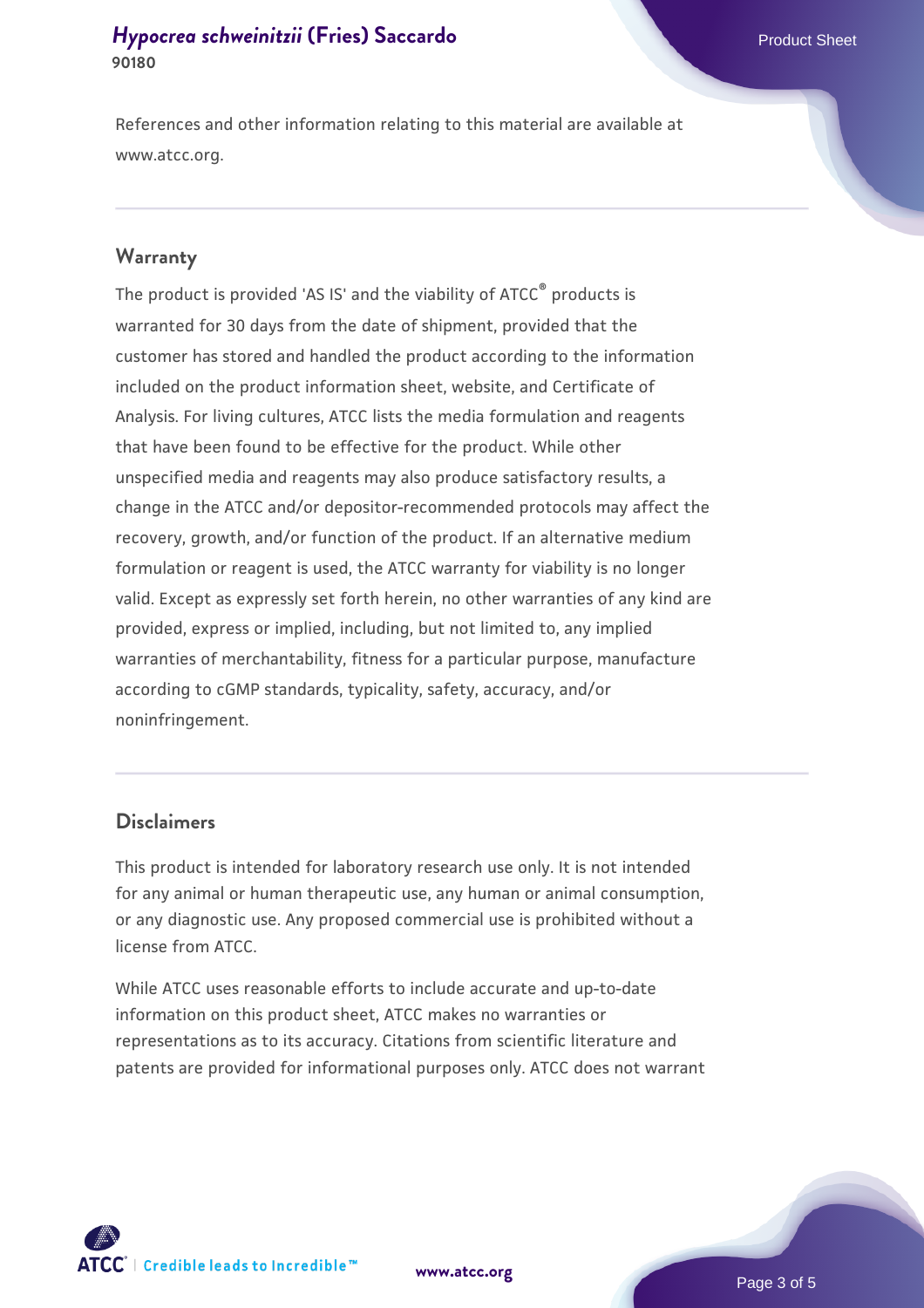that such information has been confirmed to be accurate or complete and the customer bears the sole responsibility of confirming the accuracy and completeness of any such information.

This product is sent on the condition that the customer is responsible for and assumes all risk and responsibility in connection with the receipt, handling, storage, disposal, and use of the ATCC product including without limitation taking all appropriate safety and handling precautions to minimize health or environmental risk. As a condition of receiving the material, the customer agrees that any activity undertaken with the ATCC product and any progeny or modifications will be conducted in compliance with all applicable laws, regulations, and guidelines. This product is provided 'AS IS' with no representations or warranties whatsoever except as expressly set forth herein and in no event shall ATCC, its parents, subsidiaries, directors, officers, agents, employees, assigns, successors, and affiliates be liable for indirect, special, incidental, or consequential damages of any kind in connection with or arising out of the customer's use of the product. While reasonable effort is made to ensure authenticity and reliability of materials on deposit, ATCC is not liable for damages arising from the misidentification or misrepresentation of such materials.

Please see the material transfer agreement (MTA) for further details regarding the use of this product. The MTA is available at www.atcc.org.

## **Copyright and Trademark Information**

© ATCC 2021. All rights reserved. ATCC is a registered trademark of the American Type Culture Collection.

#### **Revision**

This information on this document was last updated on 2021-05-19

## **Contact Information**